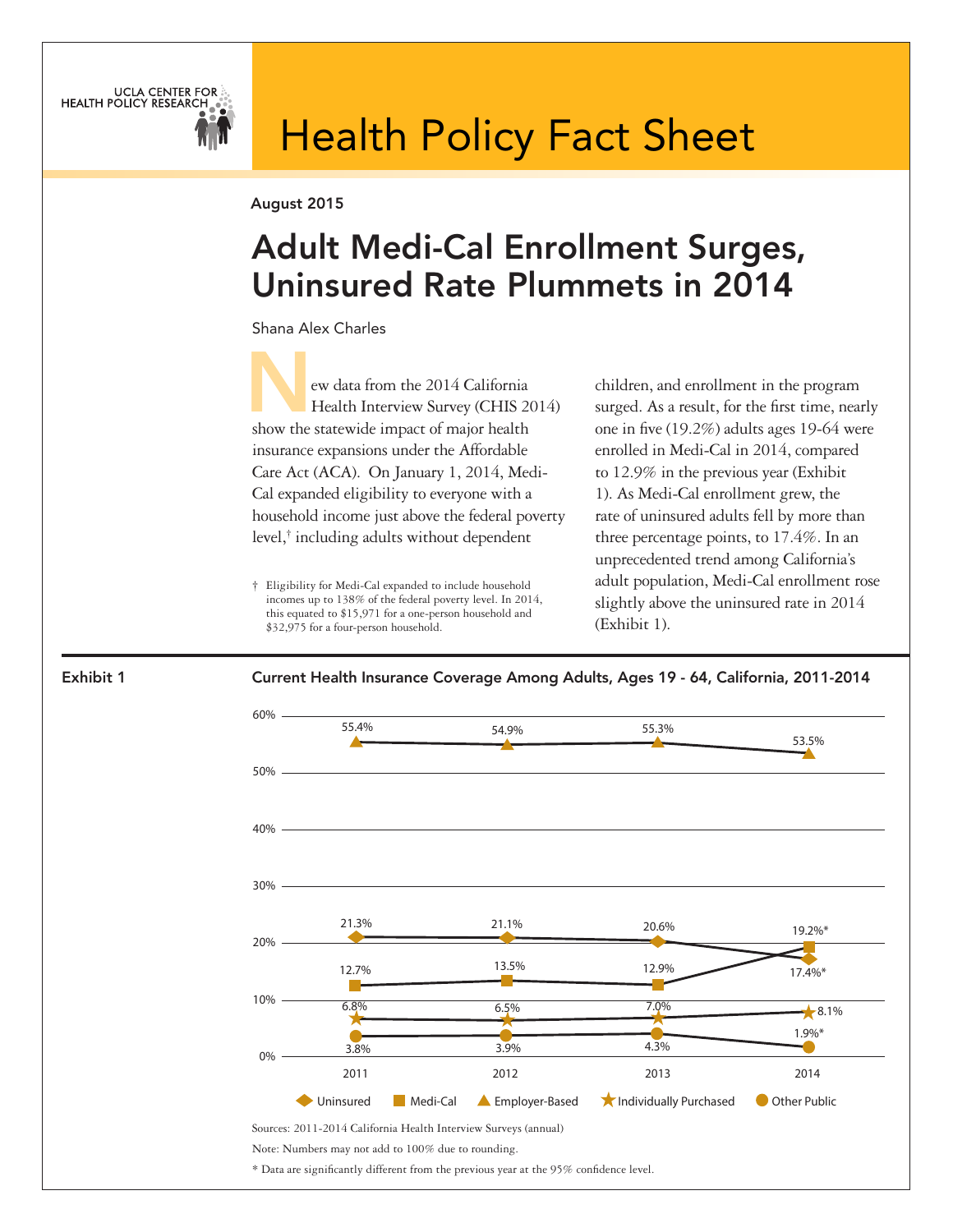

Current Health Insurance Coverage Among All Nonelderly Persons, Ages 0 - 64, California, 2011-2014



Sources: 2011-2014 California Health Interview Surveys (annual)

Note: Numbers may not add to 100% due to rounding.

\* Data are significantly different from the previous year at the 95% confidence level.

Among all nonelderly Californians, the uninsured rate declined to a new low of 13.6% (Exhibit 2). Medi-Cal coverage increased to over one in four (26.5%), while employer-based coverage continued to insure more than half of all nonelderly persons (50.9%). Enrollment of the nonelderly in public programs other than Medi-Cal, including Medicare and Aid to Infants and Mothers (AIM), declined to just under 2% of the population (1.7%; Exhibit 2).

Comparing CHIS 2014 health insurance rates to those of the prior three years provides clear support for the importance of the impact

ACA expansions have had on the health insurance status of nonelderly Californians. The significant increases in public and private individually purchased coverage provide strong evidence that the ACA has significantly improved access to health insurance for millions of Californians. Nevertheless, 13.6% of the nonelderly population remains uninsured, so more work remains to be done to make health insurance accessible for all Californians.